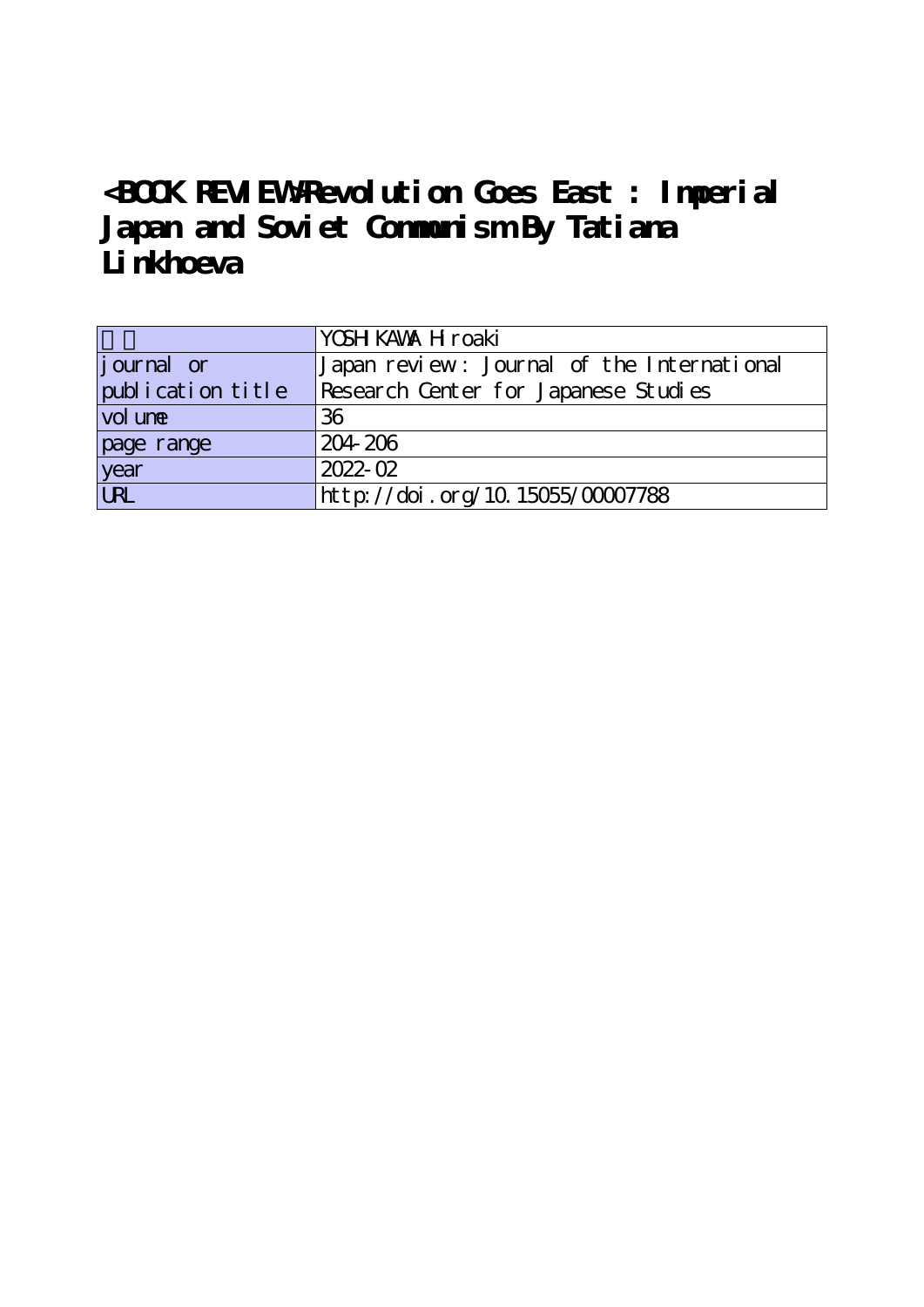## **Book Review**

*Revolution Goes East: Imperial Japan and Soviet Communism* **By Tatiana Linkhoeva**

Cornell University Press, 2020 x + 283 pages.



**Reviewed by YOSHIKAWA Hiroaki**

Tatiana Linkhoeva's *Revolution Goes East: Imperial Japan and Soviet Communism* is the first comprehensive work focusing on an enigma at the heart of the modern history of Japan but ignored for dozens of years after the end of the Cold War: namely, how the Japanese reacted to the outbreak and subsequent progress of the Russian revolution during the 1920s. Studies on the Japan-Soviet relationship during the interwar period have to date developed separately, some dealing with the ideological or military conficts between their governments, and others only with the revolutionary movement led by the Japanese Communist Party (JCP). By contrast, Linkhoeva's book avoids this dichotomy between rulers and resisters, and chooses rather to examine a wide range of discourse from right to left. She emphasizes the fact that views on the Russian revolution were not uniform, but complex, even within the same group.

Part 1 concerns Japanese domestic and foreign policy toward the Soviet Union and International Communism. The first two chapters give an overview of the Japanese formation of an image of Russia before the Meiji period, and show how Russia emerged as a major issue in Japanese public opinion from the beginning of the February revolution to the Japanese intervention in Siberia. Taking up Pan-Asianist views, the third chapter demonstrates that Mitsugawa Kametarō and Ōkawa Shūmei affirmed the October revolution as an "anti-Western revolution," and that their sympathetic attitude drove even the infuential imperialist politician, Gotō Shinpei, to negotiate the restoration of diplomatic relations with the Soviet Union. Of course, some military officers and bureaucrats took a hostile attitude to the Soviets; nevertheless, the instability of the situation in China determined their policy. Geopolitical factors outweighed ideological ones, as Japan and the Soviet Union realized it was in their mutual interest to cooperate in defending their influences in China. So, Tokyo and Moscow drew closer diplomatically, but this meant domestically a higher risk of communist expansion within the empire, and prompted legislation against anti-imperial ideas. As Linkhoeva points out in chapter 4, the liberals criticized the tide of communist and socialist radicalism spreading out of Russia, and thus agreed with the anti-communist policies, ending up as victims of the Peace Preservation Law during the 1930s.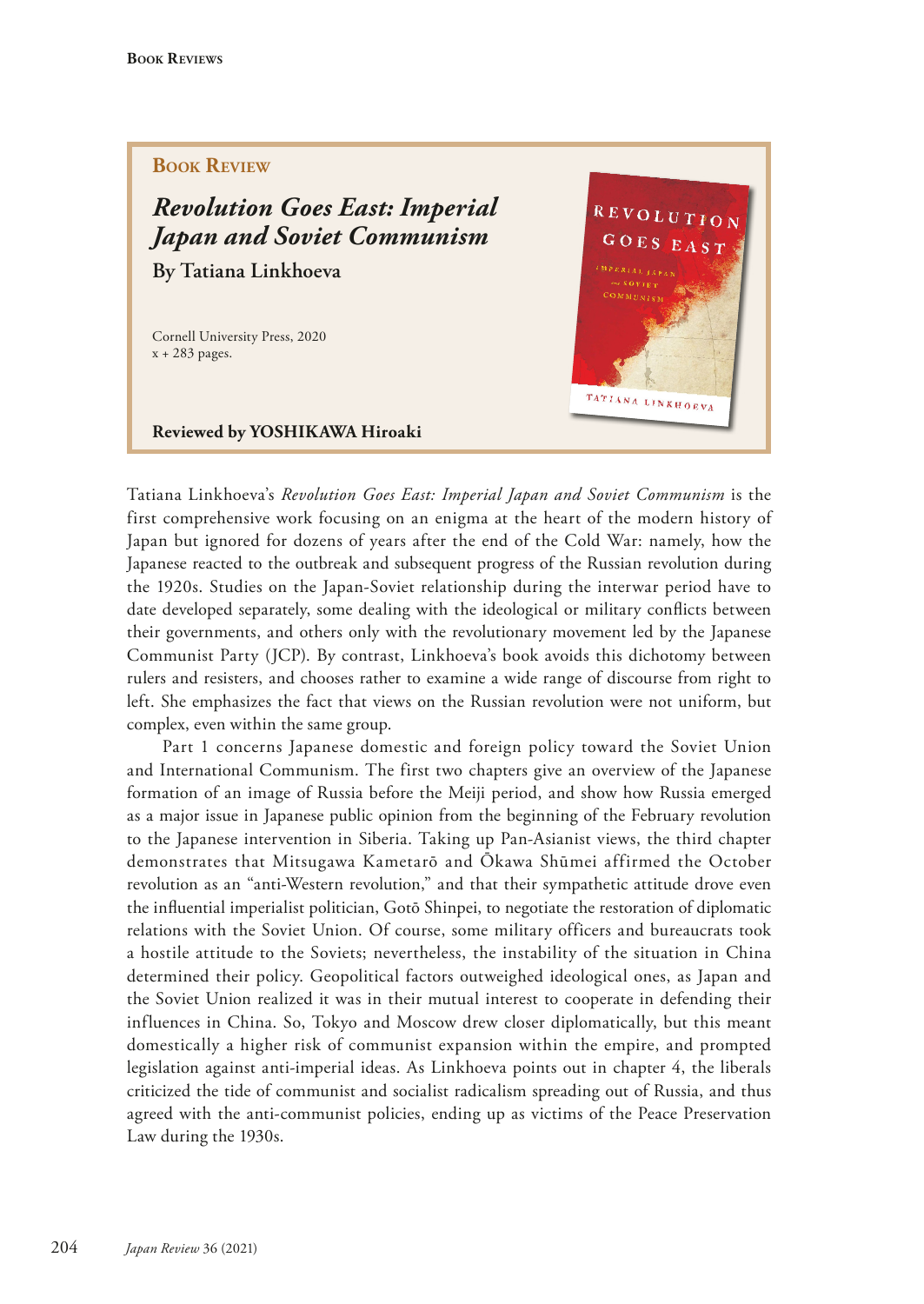Part 2 handles the discourse on the Russian revolutions by Japanese leftist groups: anarchist, communist, and national socialist. The ffth chapter explores how Ōsugi Sakae and his fellows strongly criticized Bolshevik avant-garde theory and dictatorship from early in the 1920s, to the extent that they were unable to stand in solidarity with other revolutionary movements, got isolated, and consequently committed to terrorism after the Great Kanto earthquake. In the sixth chapter, with its focus on the early years of the JCP, Linkhoeva insists on the autonomy of the JCP and the diversity of members' ideas, whereas researchers have traditionally emphasized the top-down control of the Comintern over the JCP. The problem here is the perception of the Chinese revolution during the 1920s: the Comintern took a keen interest in, and offered enthusiastic support for, the Chinese and East Asian revolutionary movement. At the same time, however, the JCP remained skeptical, because Marxist theory held that the Chinese and Korean socioeconomic level was less developed than in Japan, and so their revolutions were at a diferent stage. Moreover, the JCP's leading fgure, Yamakawa Hitoshi, was opposed to the Comintern on the grounds that Japan was at a more advanced stage even than Russia, and thus could not introduce the Bolshevik way into the Japanese revolution, until Yamakawa's group (the so-called Rōnōha) lost its infuence in 1927, and the JCP became "bolshevized."

Chapter 7 clarifies the ambivalent and distinctive view of the National Socialists, mainly through an examination of Takabatake Motoyuki's thought. In Takabatake's view, the October revolution was a political revolution from above, not a social revolution from below. This fact revealed an error on Marx's part, namely that proletarian revolution originates in the regions of Europe. As a nationalist, Takabatake strongly opposed the communist movement and the Soviet expansionist policy in East Asia, but as a socialist he approved of Lenin's elitism, totalitarianism, and dictatorship. He looked up to the Soviet state as a national socialist model capable of overcoming capitalism. His political movement never became popular, but his ideas drove some bureaucrats to create the national mobilization system (the New Regime Movement) during the 1930s.

*Revolution Goes East* succeeds in its attempt to draw a comprehensive picture based on various primary historical materials, and a huge quantity of secondary sources in Japanese, English, and Russian. Given that the Russian and Soviet factors have constituted a major missing link in East Asian studies, I regard as extremely signifcant Linkhoeva's eforts to uncover many unknown facts and fgures in the history of Japanese-Soviet relations. She also introduces to the English-speaking reader an extended body of Japanese scholarship. However, it must be said that the conclusion to part 1—that the Japanese empire advocated coexistence with the Soviet Union diplomatically while repressing communists domestically—is already well known, owing to Sakai Tetsuya's classic contribution. Again, the author's criticisms in part 2 of the Japanese communists' perception of Japanese particularity (that is, superiority) have been made many times in the past twenty years. It is difficult for the reader to identify the author's own distinctive perspective.

*Revolution Goes East* is itself too broad in scope, and it also lacks a comparative perspective. The author argues at the end that the "Russian Revolution did not have the same meanings in Asia as it did in Europe or Russia itself," and that "it was understood differently in Japan than in the rest of Asia because Japan was not a colonized country but rather a colonizer" (p. 217). If this is indeed the case, our author would have been better off using previous studies to compare how the reception of the Russian revolution